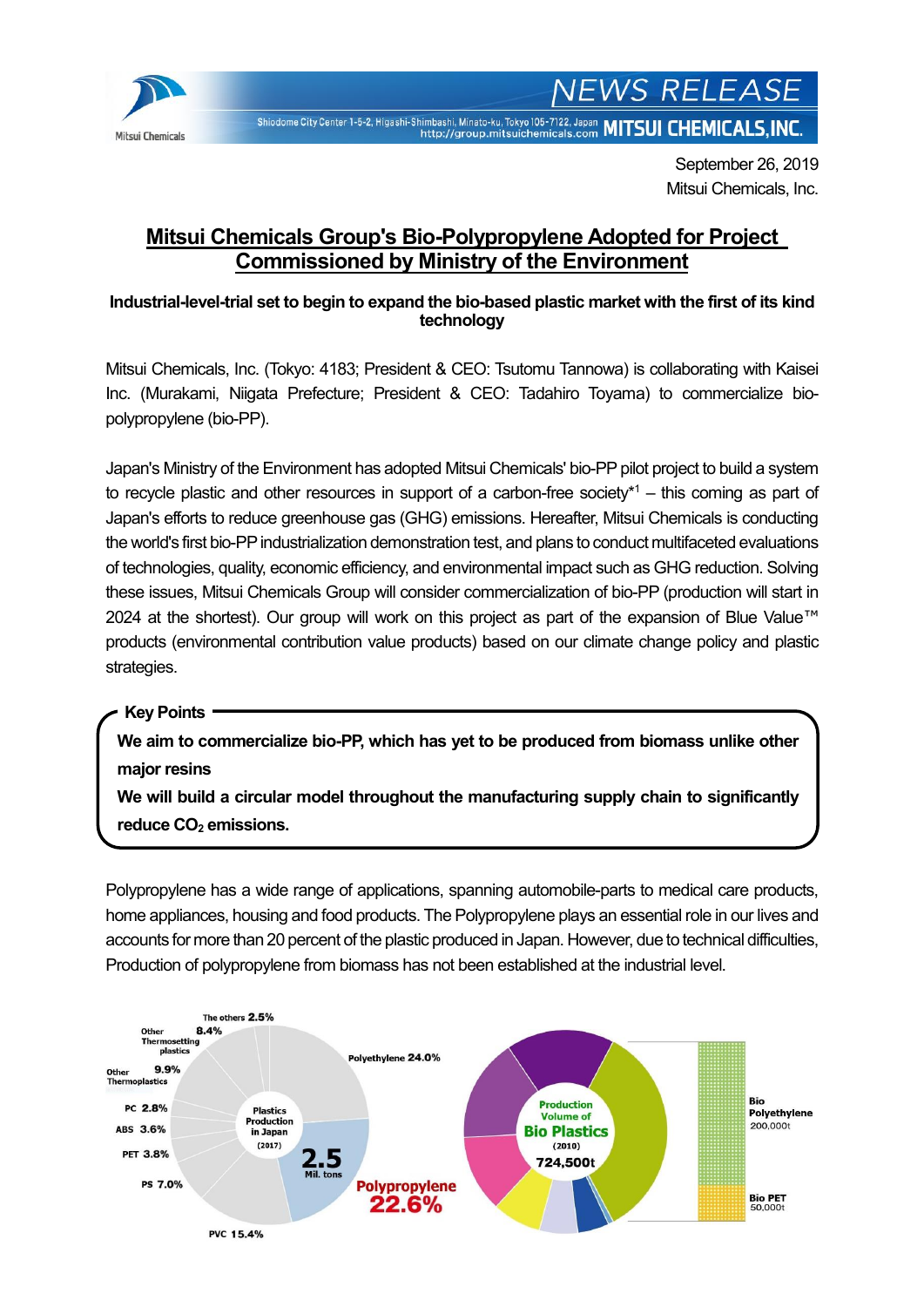Conventional plastics are produced from fossil resources that have been stored underground for hundreds of millions of years, while bioplastics<sup>\*2</sup> are primarily derived from plants. Since plants absorb  $CO<sub>2</sub>$  from the atmosphere to grow, they offer a more effective way to reduce  $CO<sub>2</sub>$  emissions, thus helping to mitigate global warming. Bio-PP derived from plants is a product expected to contribute to sustainable society.

The new production method being attempted for commercialization sees various biomass mainly nonedible plants are fermented to produce isopropanol (IPA), which is then dehydrated to obtain propylene in a first-of-its-kind IPA method. Compared to other biomass production approaches studied by other companies thus far, this one could prove to be a more cost-effective way to manufacture bio-PP.



Kaisei Inc. will cultivate biomass raw materials used by Mitsui Chemicals, collect wastes generated from biomass raw materials, and supply electricity to manufacturing facilities and manufactures fertilizers through its effective use. By collaborating with Kaisei Inc., Mitsui Chemicals aims to contribute to society through environmentally friendly action with a circular model that leverages the supply chain.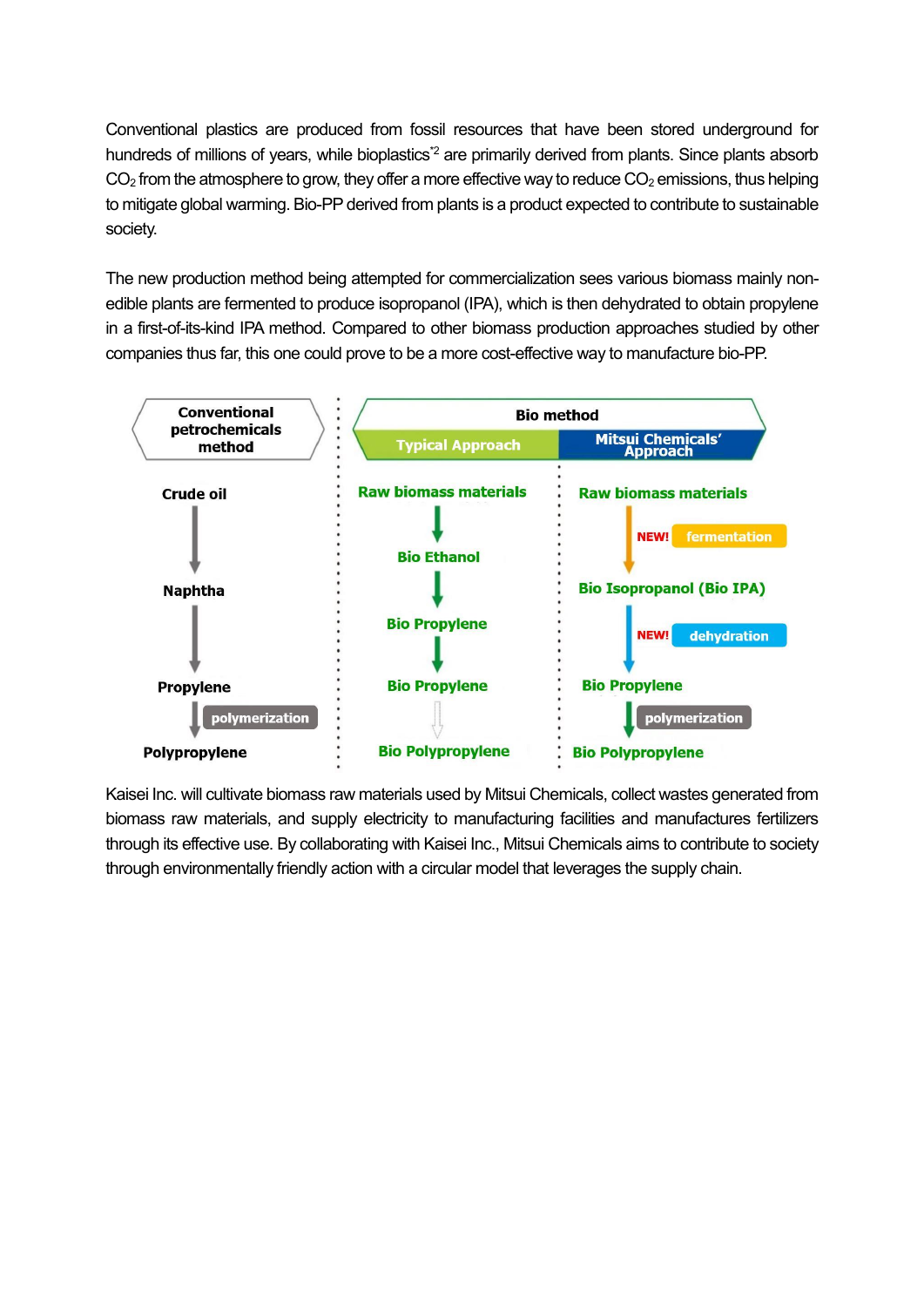

Mitsui Chemicals is acting proactively through its business activities to address societal issues as it aims to contribute to cohesive society in harmony with the environment, and to achieve sustainable development for both society and the Mitsui Chemicals Group.

## ■ Overview of the Initiative

| Project name        | Bio-PP pilot project                                     |
|---------------------|----------------------------------------------------------|
| Applicant           | Mitsui Chemicals, Inc.                                   |
| Partner             | Kaisei Inc.                                              |
| <b>Trial period</b> | Adopted as a three-year project beginning in fiscal 2019 |

- \*1 As it is essential to switch from petroleum-derived materials to renewable resources such as biomass and biodegradable plastic, and to create a CO2-conserving recycling system for used waste plastic, this initiative by the Ministry of the Environment will support a carbon-free society by accelerating the construction of resource recycling systems for plastics and other materials. This project will run trials for switching to renewable resources as a substitute for petroleum-derived plastic and introduce them to the public, as well as for building recycling processes for plastic and other materials. Supervision: Office of Recycling Promotion, Policy Planning Division, Waste Management and Recycling Department, Ministry of the Environment.
- \*2 Polymeric materials (plastics) obtained through chemical and biological synthesis, and whose raw materials contain substances derived from renewable organic resources. (Source[: Japan BioPlastics](http://www.jbpaweb.net/english/english.htm)  [Association\)](http://www.jbpaweb.net/english/english.htm)